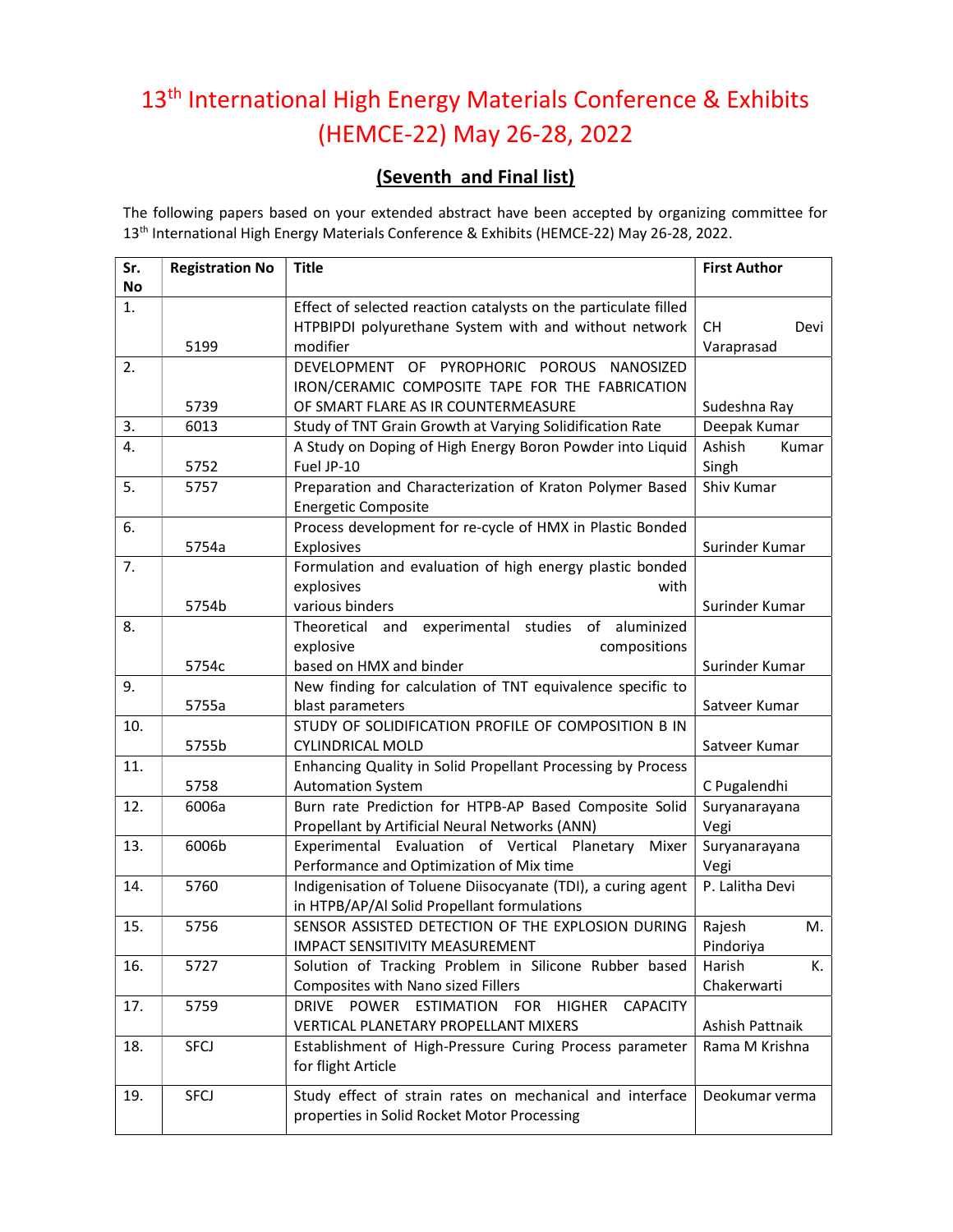| 20. | <b>TBRL</b> | <b>SYNTHESIS</b><br><b>AND</b><br>CHARACTERIZATION<br><b>ACETIC</b><br>OF<br>ACIDFRAGMENTED METAL ORGANIC FRAMEWORKS FOR<br>REMOVAL OF ACETIC ACID FROM HMX EFFLUENTS | Chander<br>Tirupati<br>Sharma    |
|-----|-------------|-----------------------------------------------------------------------------------------------------------------------------------------------------------------------|----------------------------------|
| 21. | <b>TBRL</b> | Longer duration testing of Pulse detonation engine ground<br>demonstrator with wire jacket heat exchanger                                                             | Kumar<br>Ram<br>Sharma           |
| 22. | <b>TBRL</b> | Study of optical characteristics of High Explosives                                                                                                                   | Lakshmi<br>Dr.<br>Mukhopadya     |
| 23. | <b>TBRL</b> | Effect of Atomization process parameters on Particle Size<br>and morphology of HMX                                                                                    | Mahesh Kumar                     |
| 24. | <b>TBRL</b> | Stability study of Co-crystal Formulation of CL-20 and HMX                                                                                                            | Deepika Jindal                   |
| 25. | <b>TBRL</b> | Code for determination of JWL Equation of state<br>parameters for detonation products of CHNO based<br>halogenated explosive                                          | Jaspreet<br>Kaur<br>Narang       |
| 26. | <b>TBRL</b> | The comparative study of GFRP and aluminium tubes under<br>high velocity impact using Ansys Autodyn                                                                   | Kachare<br>Uttreshwar<br>Devidas |
| 27. | <b>TBRL</b> | Effect of strain rate on mechanical behaviour of OFE copper<br>and molybdenum                                                                                         | Dr. Amik Kumar                   |
| 28. | <b>TBRL</b> | Preparation and characterization of polyester based<br>energetic composite                                                                                            | Rajesh Kumar                     |
| 29. | <b>TBRL</b> | Characterization of Miniature Hot Wire Detonator Fuze<br>Applications                                                                                                 | Yogeshwar Nath                   |
| 30. | <b>TBRL</b> | Hazard assessment of explosive manufacturing facility using<br>hazard operability (HAZOP) study                                                                       | S. Thaalpathi Raj                |
| 31. | <b>TBRL</b> | Assessment of the terminal Ballistic Parameters and Safety<br><b>Distance of Fragmenting Munitions</b>                                                                | HN Behera                        |
| 32. | <b>TBRL</b> | Effect of asymmetries of shape charge jet quality and its<br>penetration performance                                                                                  | Yugal Kishore                    |
| 33. | <b>TBRL</b> | Performance Measurement of Explosively Driven Magnetic<br>Flux Compression Generator Via Reliable Triggering and<br>Delaying System                                   | Phool<br>Chand<br>Gautam         |
| 34. | <b>TBRL</b> | An Experimental Study of Response of Explosive Charge<br>Formulations against Fragment impact as per STANAG                                                           | Pankaj Saini                     |
| 35. | <b>TBRL</b> | Technique for Temporal Profiling of Explosion Fireball<br>Temperature<br>using<br>Optical<br>Fibre<br>based<br>Remote<br>Spectroscopic method                         | Ritu Daipuriya                   |
| 36. | <b>TBRL</b> | Initiation of High Explosives Under Dynamic Conditions                                                                                                                | Niraj Srivastava                 |
| 37. | <b>TBRL</b> | Feasibility study of on- Demand droplet generation<br>techniques for 3D printing of energetic materials                                                               | Piyush                           |
| 38. | <b>TBRL</b> | Joint characterization of explosive welded pure titanium<br>and SS 304 combination                                                                                    | Vishal Bhaskar                   |
| 39. | <b>TBRL</b> | High Strain Rate Characterization of Aluminum Alloy Using<br>Split Hopkinson Pressure Bar Under Tensile loading                                                       | Davinder Kumar                   |